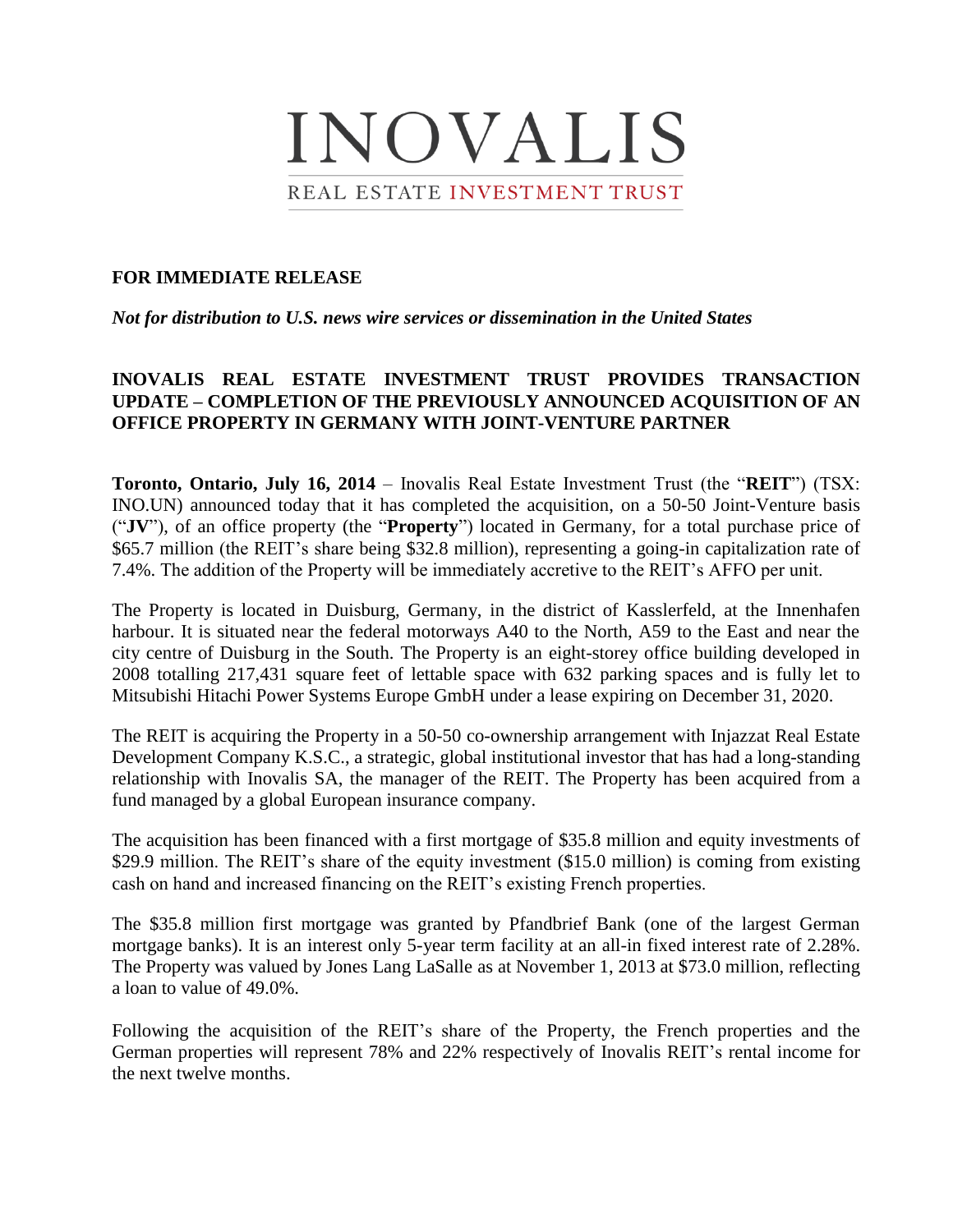David Giraud, Inovalis REIT's Chief Executive Officer, commented: "*We are excited because the acquisition is consistent with our previously stated growth strategy of acquiring high-quality welltenanted assets with a good location in stable markets at attractive relative valuations. The REIT continues to see similar investment opportunities in its targeted European markets, and thanks to the possibility of pursuing JVs with global institutional investors, we will have sufficient liquidity to continue buying assets through out 2014*".

All amounts have been converted to Canadian dollars  $(\$)$  using an exchange rate of 1.46 C\$ per  $\epsilon$ .



### **Non-GAAP Measures**

The REIT's consolidated financial statements are prepared in accordance with international financial reporting standards ("IFRS"). However, in this press release a number of measures which do not have a meaning recognized under IFRS or Canadian Generally Accepted Account Principles ("GAAP") are presented. AFFO is a non-GAAP financial measure widely used in the real estate industry as a measure of operating performance. AFFO is calculated by adjusting FFO for noncash items such as: straight-lining of contractual rent, the cash effect of the lease equalization swap, amortization of fair value adjustments on assumed debt and the non-cash portion of the asset management fees paid in Exchangeable Securities. Non-recurring costs that impact operating cash flow may be adjusted, and capital and tenant expenditures incurred and capitalized in the period by the REIT are deducted. There is no standard industry definition of AFFO.

Non-GAAP financial measures should not be construed as an alternative to financial measures calculated in accordance with GAAP. Further the REIT's method of calculating supplemental non-GAAP financial measures may differ from the methods of other real estate investment trusts or